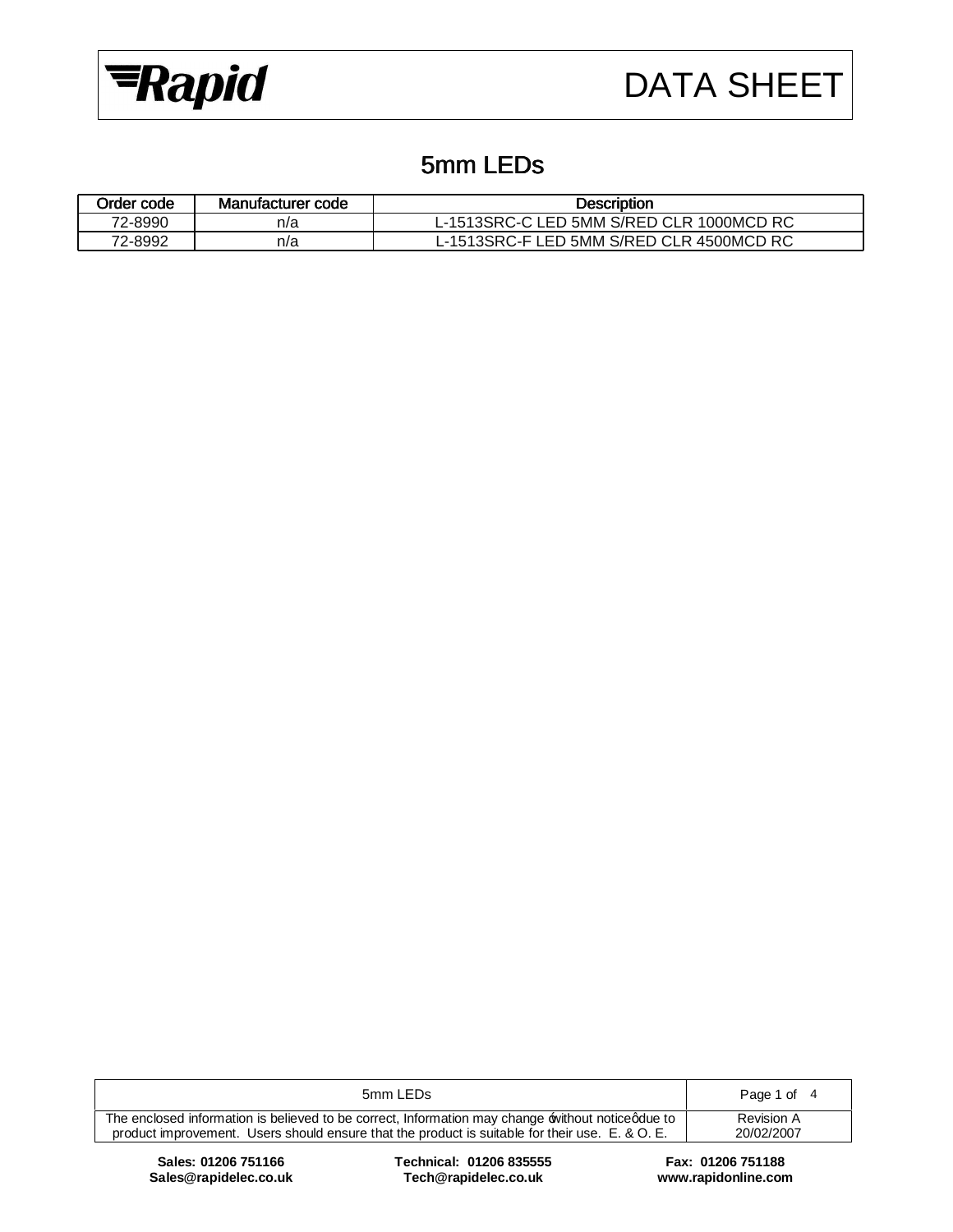## **Kingbright®**

## **T-1 3/4(5mm) SUPER BRIGHT LED LAMPS**

L-1513SG SUPER BRIGHT GREEN

L-1513SR SUPER BRIGHT RED



Note:

1. θ1/2 is the angle from optical centerline where the luminous intensity is 1/2 the optical centerline value.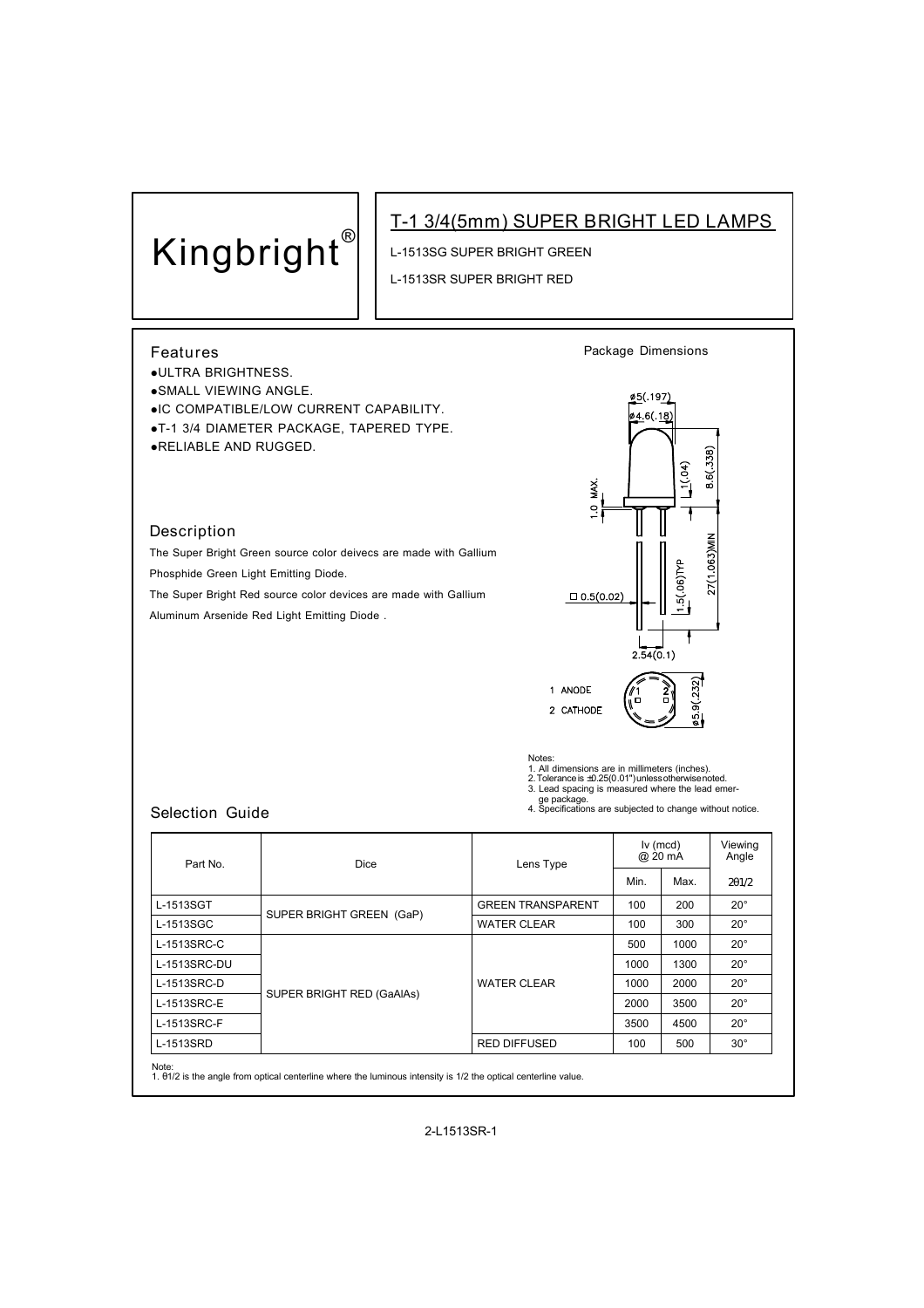| Symbol         | Parameter                         | Device                                 | Typ.            | Max.       | Units | <b>Test Conditions</b> |
|----------------|-----------------------------------|----------------------------------------|-----------------|------------|-------|------------------------|
| $\lambda$ peak | Peak Wavelength                   | Super Bright Green<br>Super Bright Red | 565<br>660      |            | nm    | $IF=20mA$              |
| Δλ1/2          | Spectral Line<br><b>Halfwidth</b> | Super Bright Green<br>Super Bright Red | 30<br>20        |            | nm    | $IF=20mA$              |
| С              | Capacitance                       | Super Bright Green<br>Super Bright Red | 45<br>95        |            | pF    | VF=0V;f=1MHz           |
| $V_F$          | <b>Forward Voltage</b>            | Super Bright Green<br>Super Bright Red | 2.2<br>1.85     | 2.5<br>2.5 | V     | $IF = 20mA$            |
| IR             | <b>Reverse Current</b>            | All                                    | 10 <sup>1</sup> |            | uA    | $VR = 5V$              |

## **Absolute Maximum Ratings at T <sup>A</sup>=25°C**

| Parameter                      | Super Bright Green                | Super Bright Red | Units  |  |
|--------------------------------|-----------------------------------|------------------|--------|--|
| Power dissipation              | 105                               | 100              | mW     |  |
| DC Forward Current             | 25                                | 30               | mA     |  |
| Peak Forward Current [1]       | 150                               | 150              | mA     |  |
| Reverse Voltage                | 5                                 | 5                | $\vee$ |  |
| Operating/Storage Temperature  | $-40\degree$ C To +85 $\degree$ C |                  |        |  |
| Lead Soldering Temperature [2] | 260 ° C For 5 Seconds             |                  |        |  |

Notes: 1. 1/10 Duty Cycle, 0.1ms Pulse Width. 2. 4mm below package base.